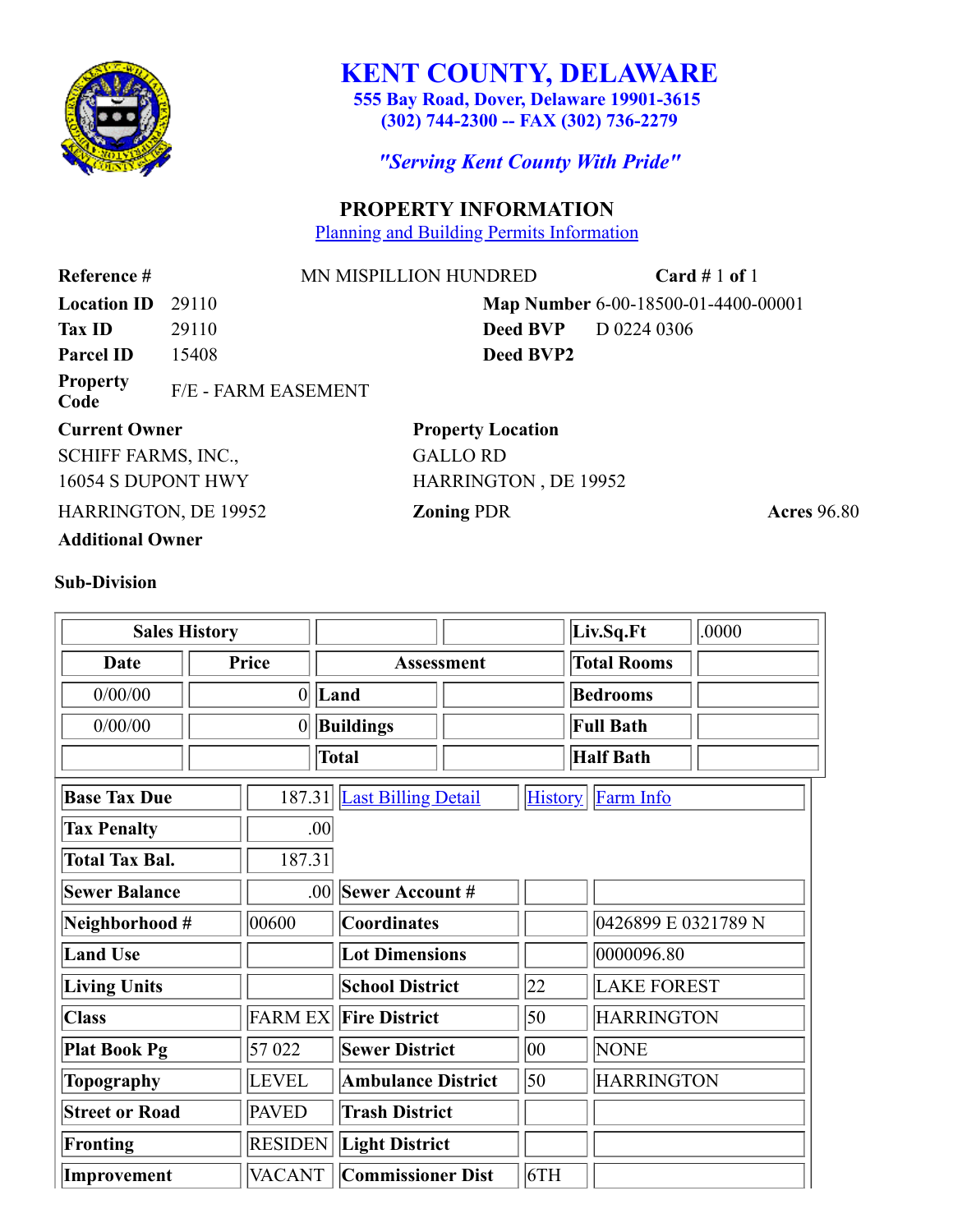|                                                   |                                      | <b>Tax Ditches</b> | D <sub>011</sub> | D 011 - MARSHYHOPE   |
|---------------------------------------------------|--------------------------------------|--------------------|------------------|----------------------|
|                                                   |                                      |                    | D059             | D 059 - GREEN BRANCH |
|                                                   |                                      |                    |                  |                      |
| <b>IMPROVEMENT KEY</b>                            |                                      |                    |                  |                      |
| <b>MANUF HM</b> Manufactured Home                 |                                      |                    |                  |                      |
| <b>MANUFCC</b>                                    | Manufactured Home Class C Assessment |                    |                  |                      |
| <b>MNFHMRT</b><br>Manufactured Home Retired Title |                                      |                    |                  |                      |

## **Property Description**

RD. VERNON TO HIGH STUMP, 96.809 A.

| <b>Year Built</b>   | <b>Type</b>        |                                              | NO DATA Energy Adj. |              |  |
|---------------------|--------------------|----------------------------------------------|---------------------|--------------|--|
| <b>Style</b>        | <b>Fire Places</b> |                                              | <b>Design</b>       |              |  |
|                     | <b>Type</b>        | Percentage                                   | <b>Type</b>         | Percentage   |  |
| <b>Ext. Walls</b>   |                    | 10                                           |                     | $ 0\rangle$  |  |
| <b>Roof Cover</b>   |                    | $ 0\rangle$                                  |                     | 10           |  |
| <b>Floor Cover</b>  |                    | 10                                           |                     | 10           |  |
| Heat/Cool           |                    | 10                                           |                     | 10           |  |
| <b>Plaster Int.</b> |                    | 10                                           |                     |              |  |
| <b>Foundation</b>   |                    |                                              |                     |              |  |
| Sub-floor           |                    |                                              |                     |              |  |
|                     | Y/N                | <b>Basement Living</b><br>Unfinished<br>Area |                     |              |  |
| <b>Basement</b>     | 0                  | 10                                           |                     | 0            |  |
|                     | <b>Type</b>        | <b>Sq.Feet</b>                               | Wall                | <b>Floor</b> |  |
| Garage 1            |                    | $\overline{0}$                               |                     |              |  |
| Garage 2            |                    | $\overline{0}$                               |                     |              |  |
| <b>Bas Gar</b>      |                    | <b>NO DATA</b>                               | NO DATA             | NO DATA      |  |
| Porch 1             | NO DATA            | 0                                            |                     |              |  |
| Porch 2             | NO DATA            | 10                                           |                     |              |  |

**History**

**Dimensions** 0 X 0 **Skirting Type Skirting Lin Ft** 0 **Tip Out Sq Ft** 0